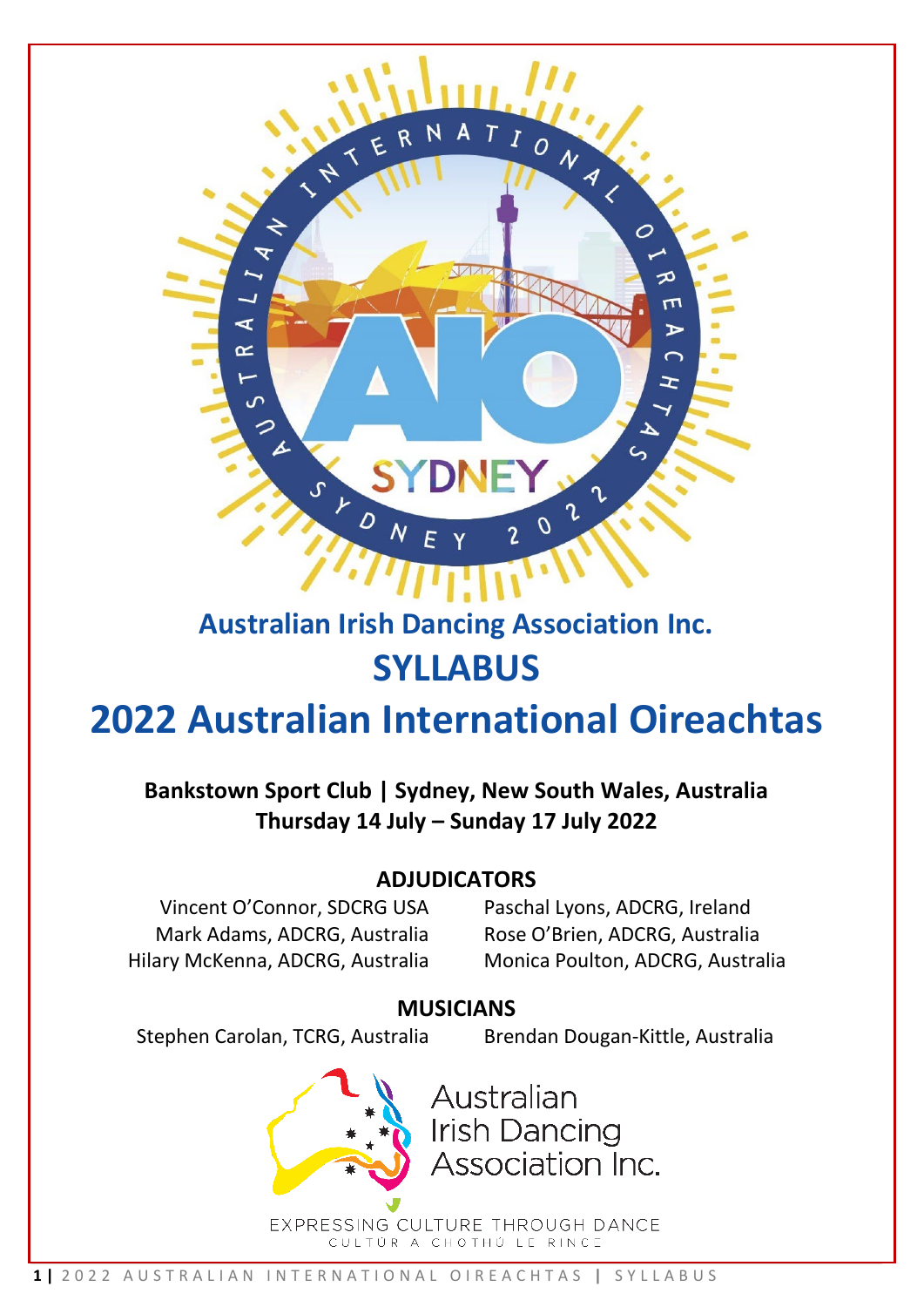#### **Enter at www.feisentry.com**

**Lodgement of any entry shall be taken to signify that the teacher, parent or guardian and pupil concerned accepts, in full, all the rules of this Oireachtas and agrees to strictly abide by them at all times.**

#### **ENTRY FEES**

**Open Championship: \$110.00 per dancer Entering both Open and Preliminary Championships: \$150.00 per dancer Príomh Comórtas (Premier Championship): \$55.00 per dancer Contemporary Freestyle Dance: \$20.00 per team member**

- $\triangleright$  A family discount of 20% will apply to families with three (3) or more dancers on solo entries only. Separate application must be made by the teacher to AIDA Inc. for refund. Please email [treasurer@aidainc.com](mailto:treasurer@aidainc.com) for more information.
- Entries received from teachers not registered for 2021-2022 with An Coimisiún le Rincí Gaelacha will be refused. Entries must be submitted via the website at [http://www.feisentry.com/.](http://www.feisentry.com/) AIDA Inc. has a **NO REFUND** policy on all entries paid.

#### **KEY DATES**

- **Tuesday 26th April 2022** Entries open
- **Friday 20th May 2022** Entries close
- **Friday 27th May 2022** Late entries accepted (with double fee)
- **After Friday 27th May 2022** Late entries accepted (with double fee + \$150 per dancer**)**

#### **AUSTRALIAN INTERNATIONAL OIREACHTAS – COVID 19 RESTRICTIONS**

At all times, AIDA Inc. will closely observe and follow the advice from State and Federal governments and the WHO (World Health Organization). All attendees will be required to follow all social distancing policies and directives that will be in place during the Championships and adhere to any requirements of The Bankstown Sports Club. As out event will be held in Sydney, New South Wales, we will take direction from the NSW Government, regarding any COVID restrictions at the time of our event

#### **GENERAL RULES OF THE OIREACHTAS**

**This Oireachtas is conducted under the Rules and Regulations of An Coimisiún le Rincí Gaelacha (CLRG) and the Australian Irish Dancing Association Inc. (AIDA Inc.).**

- 1) In order for entries to be accepted teachers must note that all competitors:
	- a. must be pupils of teachers who at the date of entry are registered with An Coimisiún le Rincí Gaelacha for the year 2021-2022
	- b. must not on the date(s) of their competitions(s) be ineligible to compete due to any rule;
	- c. must have been formally entered and have had their entry fees paid in full in due time in accordance with these rules and the General Rules of the Organising Committee; and
	- d. must be registered with AIDA Inc. if an Australian resident dancer.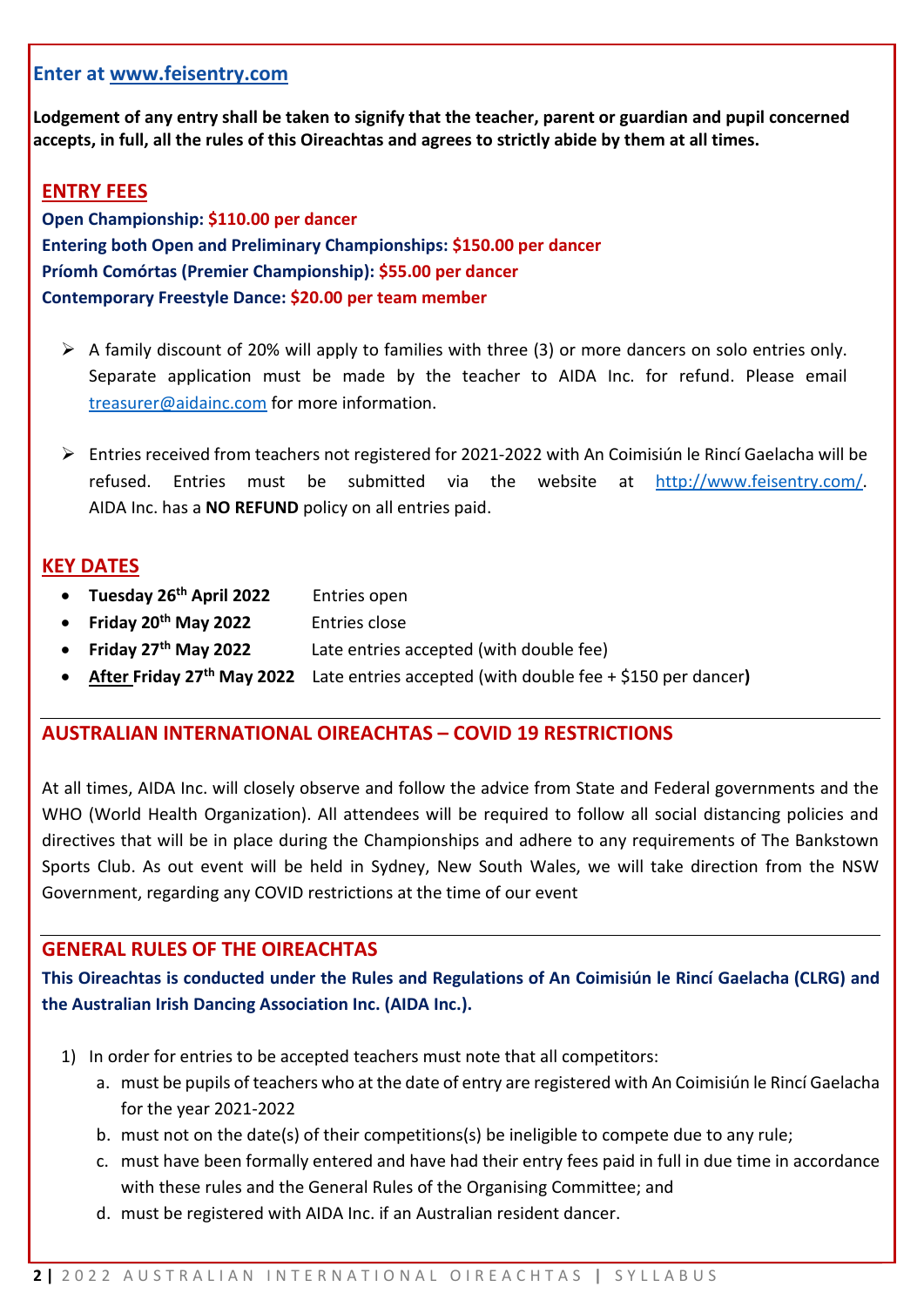#### **LODGEMENT OF ENTRIES**

- 2) The website for lodgement of entries is **www.feisentry.com** The website provides clear instructions on how to complete the lodgement process. All entries must be lodged through this website and closing date will be **Friday 20th May 2022**. Late entries will be accepted up until **Friday 27th May 2022** with a payment of double entry fee. No entries can be lodged online after **Friday 27th May 2022**. Entries received after **Friday 27th May 2022** must be lodged manually to AIDA Inc. and will carry double entry fee plus a late payment fee of AUD\$150 per dancer.
- 3) Confirmation of entries received, and monies paid will be issued by FeisEntry and forwarded directly to the teacher.
- 4) Teachers need to be aware that once entries are 'SUBMITTED' online they need to pay the amount on the confirmation email. If the amount on the confirmation email is not fully paid entries will not be accepted.
- 5) It is the responsibility of the teacher to ensure that the entry as submitted online is correct. When the confirmation email is received, names and dates of birth must be carefully checked. Spelling etc. as submitted by the teacher will be that which appears both in the Official Program and on Certificates.
- 6) Incomplete entries will not be accepted. All dancers' names must be submitted by the closing date.
- 7) No refunds will be made for any entry money received.

#### **AGE LIMITS**

8) The age of a competitor shall be taken as on 1st January 2022. Where a competitor's birth date falls on 1st January he/she shall, for the purpose of the Australian International Oireachtas be regarded as under the age attained on that day.

#### **CHAMPIONSHIP PRIZES**

9) Prizes awarded will be 50% of the number of competitors entered in each open solo championship section.

#### **ADJUDICATION, ORDER OF DANCING, CONDUCT & MISHAPS**

- 10) In the Open Championships the first two rounds will be judged by a panel of three (3) adjudicators. Recall rounds will be judged by a different panel of three (3) adjudicators. Note: In the 6, 7, and 8 Years Open Championships sections the same panel of three (3) adjudicators will judge all three rounds
- 11) Príomh Comórtaisí competitions will be judged by one adjudicator selected by the Committee.
- 12) Competitors must:
	- a. Obey all instructions of the Organising Committee otherwise permission to dance will be withdrawn;
	- b. Dance in numerical order as published in the official program
	- c. Note that AIDA Inc. has the right to commence a Championship not more than 30 minutes prior to the scheduled commencement time;
	- d. With the exception of the first section of the day, must be in costume and ready to dance not less than 30 minutes prior to the time scheduled for their competition and;
	- e. Present to the marshalling area when called to do so by Stage Personnel. Sections will only be called for once.
- 13) Make-up (including false eyelashes and tanner on the face) is not permitted for dancers in the 6 & under, 7 Years, 8 Years and 9 Years sections at the 2022 Australian International Oireachtas. Dancers presenting to the marshalling area wearing makeup will be required to remove any makeup before being allowed onto the stage. Leg tan is permitted.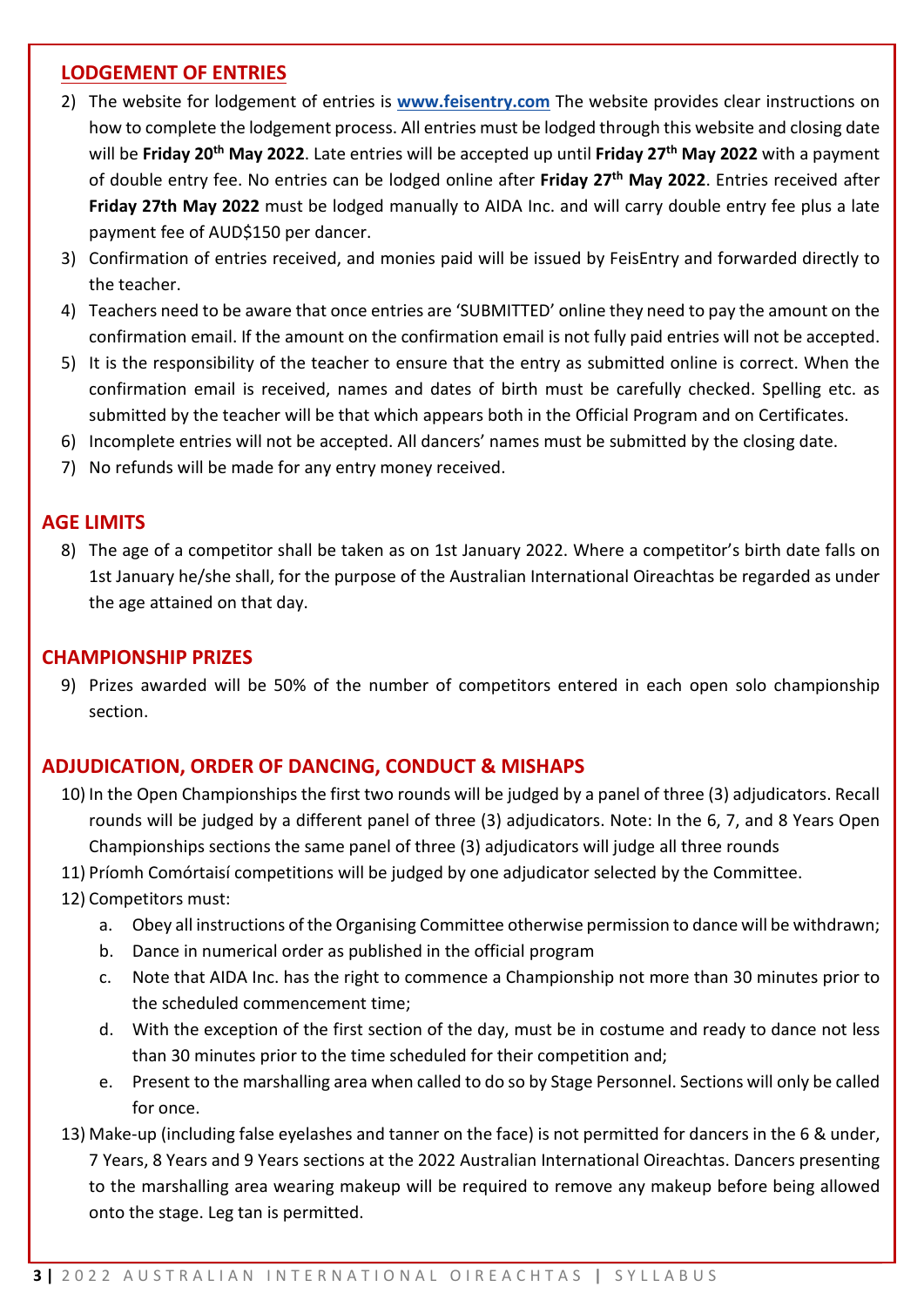- 14) Should a dancer lose a heel or a complete shoe or have an open lace, he/she may stand back, allowing the other dancer(s), where applicable, to continue dancing uninhibited.
- 15) In such a case the dancer concerned will be permitted to re-dance as soon as it is deemed practicable by the stage personnel.
- 16) No liability is accepted by AIDA Inc. for any injury caused to any person, including but not limited to, competitors, however caused and whether or not caused by the negligence or default of AIDA Inc., its servants or agents. The lodgement of an entry will be deemed to be an acceptance of this provision.
- 17) Should a dancer fall, slip or bump into another dancer on stage, whether in solos or in teams, the adjudicator MUST ring the bell thereby stopping the performance of all dancers on stage. Dancers so affected will be permitted to re-dance and will be marked then at the discretion of each individual adjudicator.
- 18) Should in the opinion of the Stage Personnel (in consultation if deemed necessary with medical personnel) a dancer be unfit to re-dance, and if such dancer insists on performing the dancer concerned will only be permitted to re-dance on completion of a formal declaration which removes the organising committee of any liability. Any repeat accident/incident which results in that dancer being unable to complete the required number of bars in any round, will result in the dancer withdrawing without question from the championship.
- 19) If a dancer falls during the last 8 bars of any performance, then he/she will only be required to dance the last 16 bars of that dance again at a time convenient to both the dancers and the stage stewards.
- 20) competitor must not walk off the stage during a performance unless instructed to do so by an adjudicator.
- 21) If at any stage during a performance on stage an adjudicator feels that, due to the health and safety of a performer on stage that the performance should be stopped, the adjudicator must ring the bell.
- 22) **Respect for fellow competitors on stage is a requirement at all times. Lack of respect or courtesy for fellow competitors by aggressive dancing on stage will be subject to penalty at the discretion of each individual adjudicator.**
- 23) The starting number for each solo round will be determined prior to the commencement of the Championships and will be printed in the program.
- 24) The light rounds from 13 Years upwards will be danced 2 at a time and the heavy rounds will be danced 2 at a time from 15 Years upwards. All other ages will dance 3 at a time.
- 25) The Organising Committee will provide official musicians for the championships. In the case of the Freestyle Section teachers will need to provide their own pre-recorded music prior to the event for download onto the AIDA Inc. iPod. All recorded music will be played through the official sound system.
- 26) Decisions of the Organising Committee as to the interpretation of these rules, and in relation to all other matters pertaining to the Australian International Oireachtas, shall be final.

# **SOLO OPEN CHAMPIONSHIPS RULES AND DIRECTIVES**

- 1) The required dances for each solo championship are set out at in Appendix A.
- 2) All set dances must be from the official list and be performed within the specified speeds (Appendix C).
- 3) In all championship sections competitors will dance the heavy dance first with the exception of the 6 & Under Mixed Championship competitors who will dance their Light Jig first.
- 4) Dancers will dance 48 bars in the Reel and Heavy Jig, 40 bars in the Slip Jig and Hornpipe, with the exception of the Sub Minor Championships where competitors will dance 32 bars of Jig, and a Traditional Set Dance comprising first step and right foot of the Set.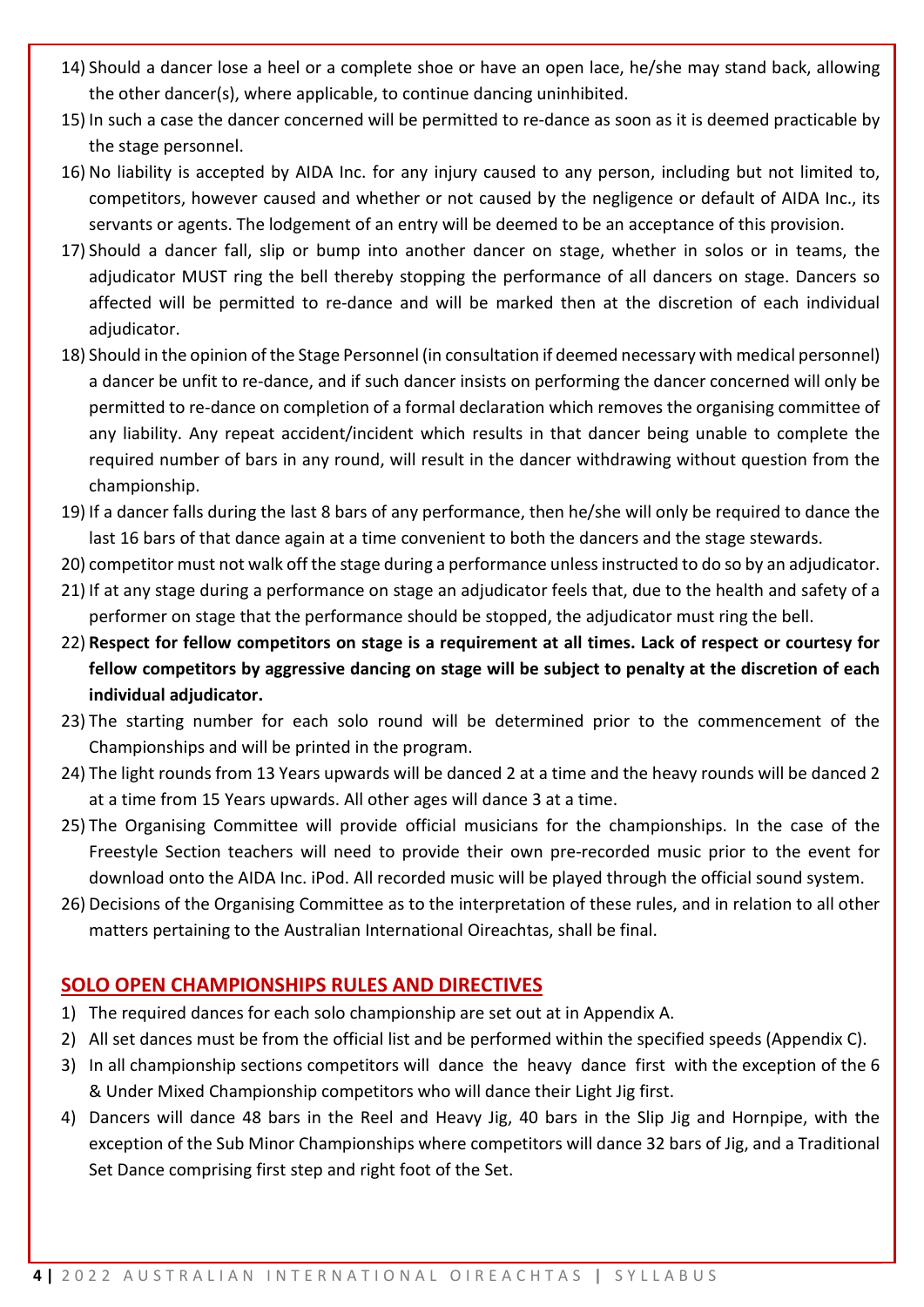- 5) 6 Years & Under competitors will dance 48 bars in all three dances (i.e., Reel, Light Jig & Single Jig).
- 6) In the 6 & Under Mixed Championship there will be a choice of speed for the reel in either 113, 116 or 122. Those dancers presenting to the marshalling area will need to advise the speed for their reel. Competitors will dance the Light Jig and Single Jig for their first two rounds. The third round for the Reel will be danced in numerical order in groups of the same speed commencing with the speed relevant to the starting number followed by the speed relevant to the next closest number to the starting number and continuing in like manner until all three reel speeds have been danced.
- 7) Where the final round of a Championship is a Traditional Set dance that round will be danced in numerical order in groups of same Traditional Set Dance commencing with the Traditional Set Dance relevant to the starting number followed by the Traditional Set Dance relevant to the next closest number to the starting number and continuing on in like manner until all Traditional Sets have been danced.
- 8) When the first two dances in a championship have been completed the official points system will be used to place the competitors in order of merit over the two dances. On this basis, and subject to the minimum competitor requirements, a limited number of competitors will be recalled for the set dance round. A dancer who fails to complete one of the dances of the first two rounds will not appear in the recall round.
- 9) In all competitions only recalled competitors will perform their set dance. In the case where there are 20 or less competitors in any section all dancers will be recalled to perform their set dance. In the 6 & Under Mixed Championship, and the 7 & 8 Years Championships, all competitors will dance their three dances. There will be no recall.
- 10) In the case of set dances, introductions will be played only once. No variation of the speed of the music will be permitted once dancing is due to commence. Should a dancer submit an incorrect metronomic speed to the stage personnel and commence dancing at that speed, the dancer must continue to dance as no further opportunity of tempo will be allowed.
- 11) Speed for Traditional Set Dances is as per list Appendix B.
- 12) In all competitions, competitors must commence their dance in the first two rounds from the designated starting points. In the set dance round a competitor may choose his/her starting point.
- 13) Any competitor in breach of the CLRG & AIDA Inc. rules will be subject to disqualification.
- 14) Dancers aged 6 & under may only enter the 6 and Under Mixed Championship but are permitted to enter into the Príomh Comórtas Championships

#### **TRADITIONAL SET DANCE COMPETITION**

- 1) A Traditional Set Dance competition will be offered to those competitors who are not recalled in the Championship Age Groups.
- 2) Entries will be taken on the day of the competition.
- 3) Refer to list of Traditional Set Dances and Speeds as contained in Appendix A.

#### **PRELIMINARY CHAMPIONSHIPS - RULES AND DIRECTIVES**

- 1) Preliminary Championships will be offered in the girl's sections from 8 Years of age.
- 2) Preliminary Championship will be danced as part of the Open Championship.
- 3) Entry to the Preliminary Championships will be restricted to the following
	- a. Dancers who have never won an Open Championship,
	- b. Dancers who did not attain a top five position at a National Championships in 2019.
	- c. Dancers who did not win the AIO Preliminary Championship in 2019.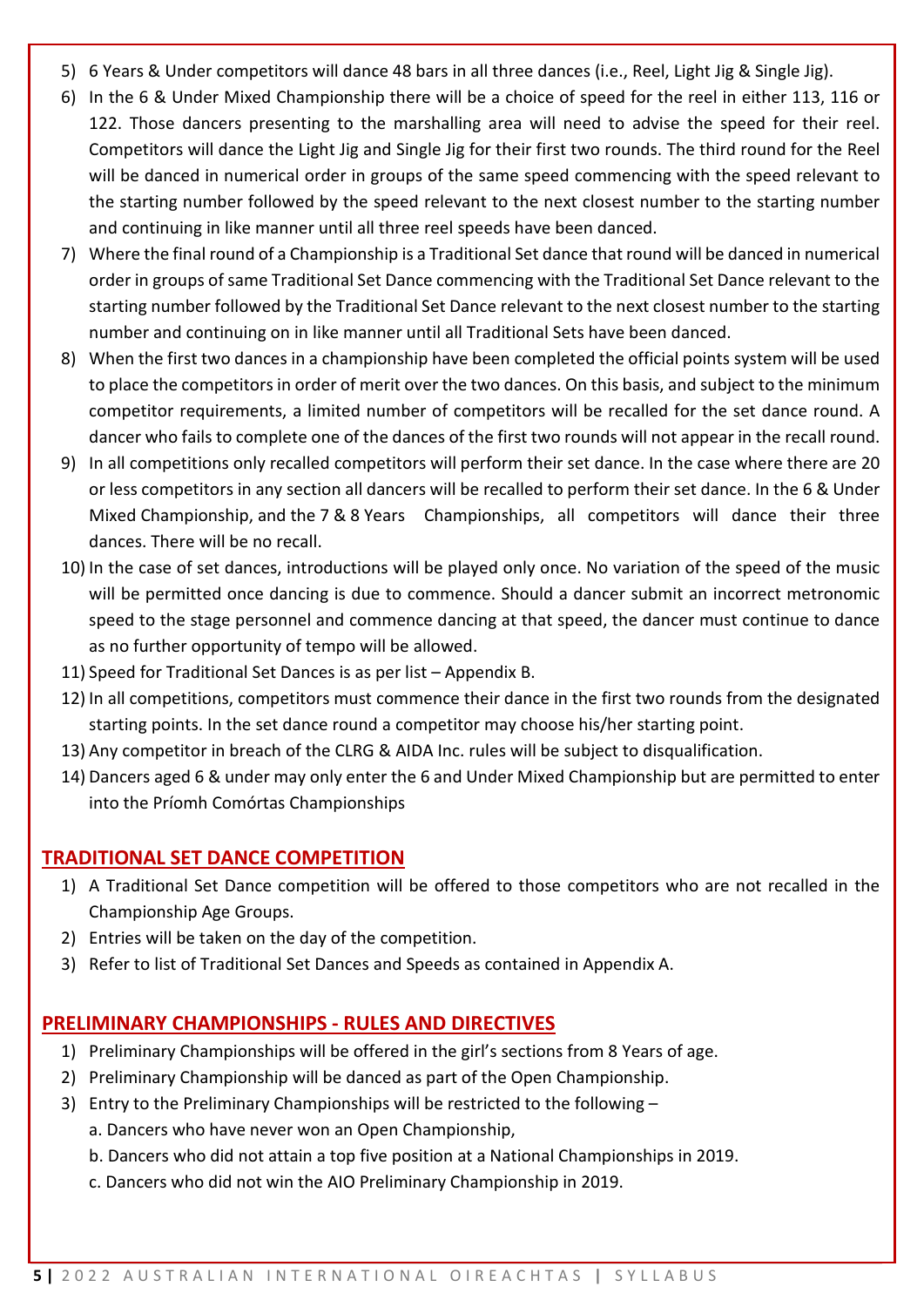- 4) Preliminary Championship result would be calculated on the first 2 rounds of the Open Championship only, awarding top five with a prize ratio of 1:2 on the total number of entries – e.g. if there were 10 Prelim. entries in the 11 Years Girls, only 5 Places for Preliminary Championships would be awarded.
- 5) Dancers cannot enter the Preliminary Championship unless they have entered the Open Championships in the same age group.
- 6) Dancers entering Championship or Championship/Preliminary Championship combined can also enter one Príomh Comórtas if eligible.

## **PRÍOMH COMÓRTAISI (PREMIER CHAMPIONSHIPS) - RULES AND DIRECTIVES**

- 1) Príomh Comórtas (Premier Championships) events will be offered for Bun, Tus, Mean and Adult dancers and will be adjudicated by one adjudicator drawn from the floor.
- 2) Dancers are only permitted to enter one Príomh Comórtas section.
- 3) Eligibility criteria:
	- a. **Bun Príomh Comórtas Eligibility** dancers must be eligible to dance in Bun in any 2 of the following dances – Reel, Light Jig, Single Jig, Slip Jig. Dances to be performed will be set. Refer Appendix B and rule 8 listed below –
	- b. **Tus Príomh Comórtas Eligibility** dancers must be eligible to dance in Tus in any 2 of the following dances – Reel, Slip Jig, Heavy Jig, Traditional Hornpipe. Dances to be performed will be set. Refer Appendix B and rule 8 listed below –
	- c. **Mean Príomh Comórtas Eligibility** dancers 8 years and under must be eligible to dance in Mean in any one of the following dances: Reel, Heavy Jig. Dancers 9 years and over must be eligible to dance in Mean in any 2 of the following dances Reel, Slip Jig, Heavy Jig, Hornpipe. Dances to be performed will be set. Refer Appendix B and rule 8 listed below -
	- d. **Adult A Príomh Comórtas Eligibility** dancers over the age of 18 years who did not take Irish dance classes as a juvenile.
	- e. Adult B Príomh Comórtas eligibility dancers over the age of 18 years who did not take Irish dance classes as a juvenile and dancers over the age of 18 years who have taken more than 5 years off with no Irish dance competition.
- 4) Wigs and solo costumes are not permitted in the Bun (Beginner) Príomh Comórtaisi
- 5) All dancers in Bun (Beginner) Príomh Comórtaisi must wear a team costume, plain basic dress, skirt, or trousers, and top/leotard. Solo costumes are not permitted.
- 6) No make-up is allowed for any dancer in Bun & Tus Grad up to and including the 11 years age group. Make up is permitted for dancers in sections 12 years and over.
- 7) Adult female dancers are required to wear tights no less than 70 denier.
- 8) The dances required are set out in Appendix B. Provided the dancer meets the criteria they can compete in the relevant section even if they have been graded out of the dances listed. Eg: If a dancer has graded out of Bun Reel and Bun Light Jig, but are still Bun Grad for Single Jig or Slip Jig the dancer is still eligible for the Bun Príomh Comórtas.

# **CONTEMPORARY FREESTYLE DANCE (Competition 42) – RULES AND DIRECTIVES**

- 1) There must be a minimum of six (6) dancers and a maximum of ten (10).
- 2) Music may be in any tempo and the dance can be performed in light or heavy shoes.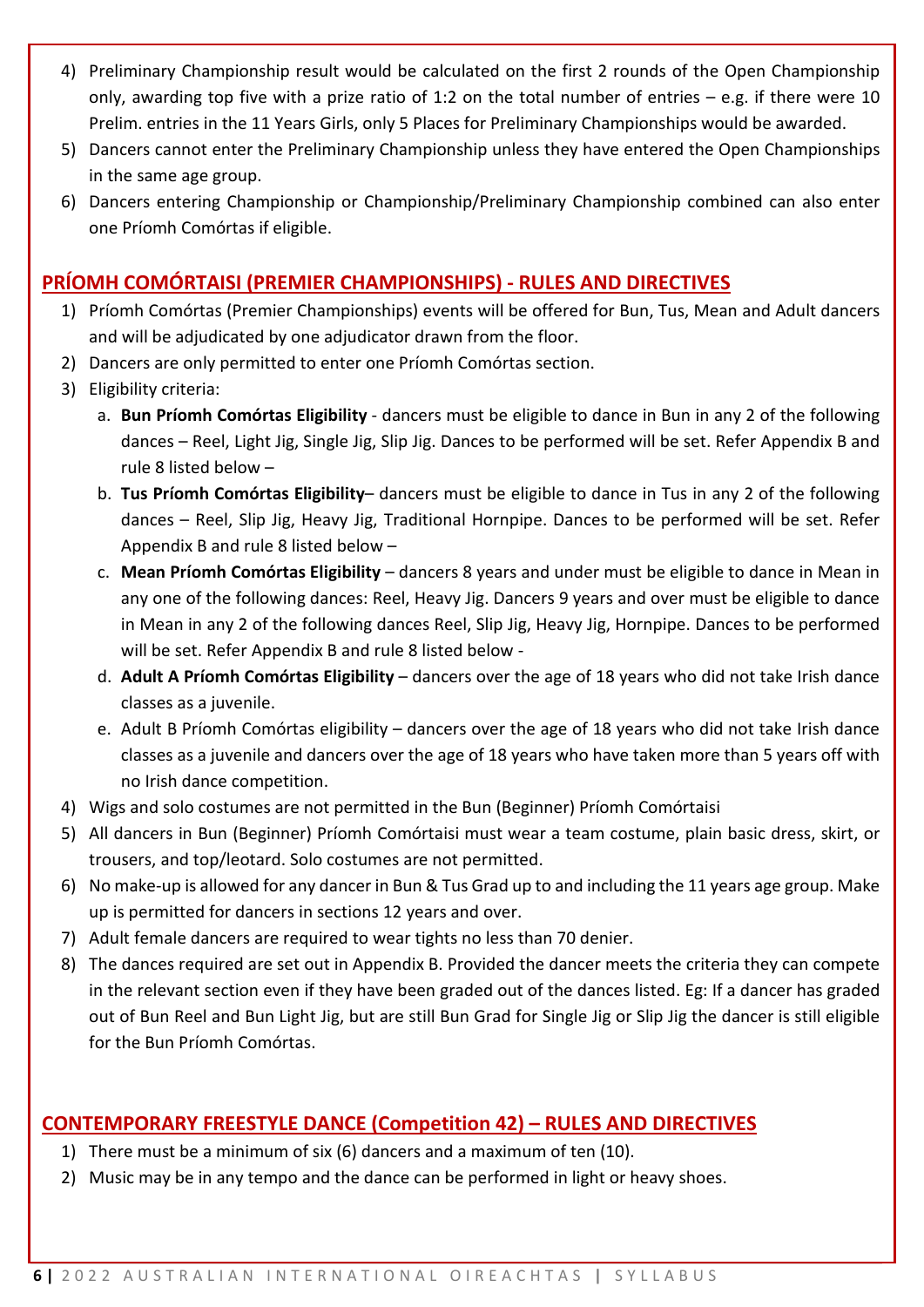- 3) Music must not exceed three (3) minutes in duration. The timing will commence from the start of music playing and finish when the music stops. Additional music will be permitted for walk-offs.
- 4) Only Irish music or music of related ethnic origin in 2/4, 4/4, 6/8 or 9/8 time, or a combination of those times will be permitted. Any change of music must last for at least 16 bars.
- 5) All music must be submitted to AIDA Inc. electronically prior for checking purposes. It is imperative that the person submitting music for the Contemporary Freestyle Section owns all rights to the music or is licensed to use the music for the purposes of a stage performance.

#### **GRADE EXAMS**

To be advised at a later date.

### **AIDA INC. PHOTOGRAPHY POLICY**

AIDA Inc will appoint an official photographer for this event.

Any form of unauthorised photography which has the capability to capture a dancer's image whilst in motion, using electronic or manual means (e.g. mobile phone, standard camera, video camcorder, commercial film) with or without enhancement, is expressly forbidden.

AIDA Inc. has appointed an official photographer and live commentary providers for the Australian International Oireachtas who will take photographs and videos of competitors, competitions and presentations. Such photographs and videos may be subsequently used for the marketing and promotional purposes of the organisation including the publication of such photographs on the official website <http://www.irishdancing.org.au/> or [http://www.clrg.ie/,](http://www.clrg.ie/) and AIDA Inc. or CLRG social media outlets. Should any dancer or dancer's parent or guardian wish to be excluded from any of these photographs, please contact any member of the Organising Committee with relevant details.

AIDA Inc. may also appoint other agents during the course of the Championships for special promotional projects and reserves the right to permit suitably accredited photo-journalists from local newspapers and television stations to take photographs of the event on a case by case basis.

**Please note: other than the photographs taken by the official photographer, authorised agents of AIDA Inc. or accredited photo journalists, all photographs captured at the event including images of competitors and presentations may only be taken for personal use. They may not be redistributed, sold, lent or passed on to third parties. They may also not be used for commercial purposes or used in any publication or posted to any website without the express written permission of AIDA Inc. and the parents or guardians of all dancers included in any particular picture.**

#### **MEDIA APPLICATIONS**

Accredited journalists may apply for event access and photo passes by contacting **Chris Carswell ADCRG, AIDA Inc. National Secretary** on **secretary@aidainc.com**. All applicants will be required to complete the necessary paperwork and be compliant with our child protection policy and all rules of AIDA Inc. and of CLRG, as well as possessing a relevant Working With Children Check.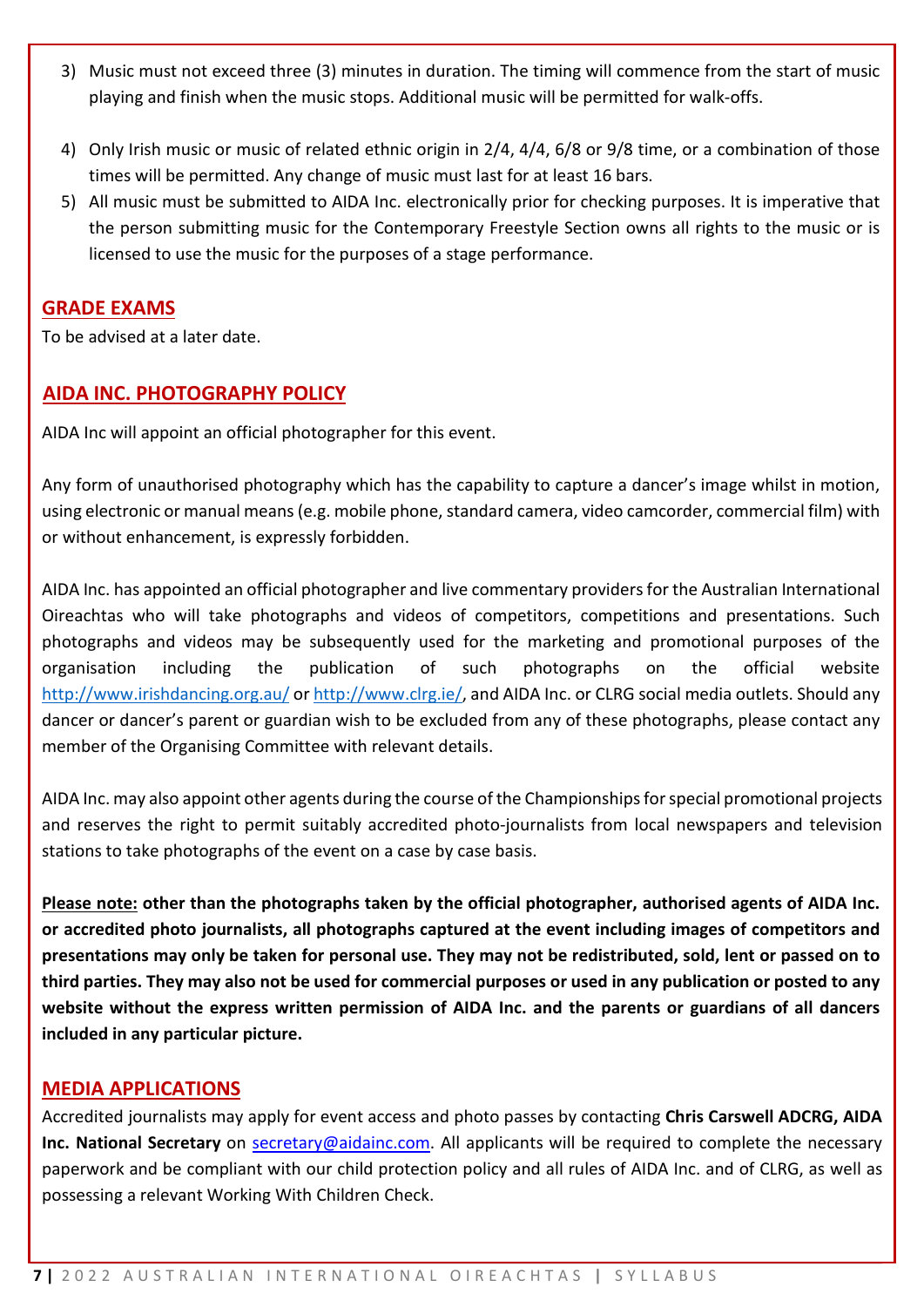# **APPENDIX A – OPEN CHAMPIONSHIPS AND PREMIERSHIPS**

| Comp.<br>No.   | <b>Age Group</b>                           | <b>Dances</b>                                  | <b>Year of Birth</b> |
|----------------|--------------------------------------------|------------------------------------------------|----------------------|
| $\mathbf{1}$   | <b>6 Years and Under Mixed</b>             | Light Jig, Single Jig, Reel                    | 2015 or later        |
| $\overline{2}$ | <b>Sub Minor Girls 7 Years and Under</b>   | Jig, Reel, Traditional Set Dance               | 2014 or later        |
| 3              | Sub Minor Boys 7 & 8 Years                 | Jig, Reel, Traditional Set Dance               | 2014 or 2013         |
| 4              | <b>Sub Minor Girls 8 Years and Under</b>   | Jig, Reel, Traditional Set Dance               | 2013                 |
| 5              | <b>Minor Girls 9 Years</b>                 | Hornpipe, Reel, Choice of Set Dance            | 2012                 |
| 6              | Minor Boys 9 & 10 Years                    | Choice Jig/Hornpipe, Reel, Choice of Set Dance | 2012/2011            |
| 7              | <b>Minor Girls 10 Years</b>                | Jig, Slip Jig, Choice of Set Dance             | 2011                 |
| 8              | <b>Junior Girls 11 Years</b>               | Hornpipe, Reel, Choice of Set Dance            | 2010                 |
| 9              | Junior Boys 11 & 12 Years                  | Choice Jig/Hornpipe, Reel, Choice of Set Dance | 2010/2009            |
| 10             | <b>Junior Girls 12 Years</b>               | Jig, Slip Jig, Choice of Set Dance             | 2009                 |
| 11             | <b>Intermediate Girls 13 Years</b>         | Hornpipe, Reel, Choice of Set Dance            | 2008                 |
| 12             | <b>Intermediate Boys 13 &amp; 14 Years</b> | Choice Jig/Hornpipe, Reel, Choice of Set Dance | 2008/2007            |
| 13             | <b>Intermediate Girls 14 Years</b>         | Jig, Slip Jig, Choice of Set Dance             | 2007                 |
| 14             | <b>Senior Girls 15 Years</b>               | Hornpipe, Reel, Choice of Set Dance            | 2006                 |
| 15             | Senior Boys 15 & 16 Years                  | Choice Jig/Hornpipe, Reel, Choice of Set Dance | 2006/2005            |
| 16             | <b>Senior Girls 16 Years</b>               | Jig, Slip Jig, Choice of Set Dance             | 2005                 |
| 17             | <b>Junior Ladies 17 Years</b>              | Hornpipe, Reel, Choice of Set Dance            | 2004                 |
| 18             | <b>Junior Ladies 18 Years</b>              | Jig, Slip Jig, Choice of Set Dance             | 2003                 |
| 19             | <b>Ladies 19 Years</b>                     | Hornpipe, Reel, Choice of Set Dance            | 2002                 |
| 20             | Men 17 Years and Over                      | Choice Jig/Hornpipe, Reel, Choice of Set Dance | 2004<br>or earlier   |
| 21             | Senior Ladies 20 & 21 Years                | Jig, Slip Jig, Choice of Set Dance             | 2001/2000            |
| 22             | Senior Ladies 22 & Over                    | Jig, Slip Jig, Choice of Set Dance             | 1999<br>or earlier   |

#### **Speeds for 6 & Under Mixed Championship: Traditional Set Dance Speeds:**

| Light Jig         |          | 116 |
|-------------------|----------|-----|
| Single Jig        |          | 124 |
| <b>Reel</b> - Bun |          | 122 |
|                   | Tus      | 116 |
|                   | Mean/Ard | 113 |
|                   |          |     |

| <b>St Patrick's Day</b>    | 94  |
|----------------------------|-----|
| <b>Blackbird</b>           | 144 |
| Job of Journey Work 138    |     |
| <b>Garden of Daisies</b>   | 138 |
| <b>King of the Fairies</b> | 130 |
| <b>Jockey to the Fair</b>  | 90  |
| <b>Three Sea Captains</b>  | 96  |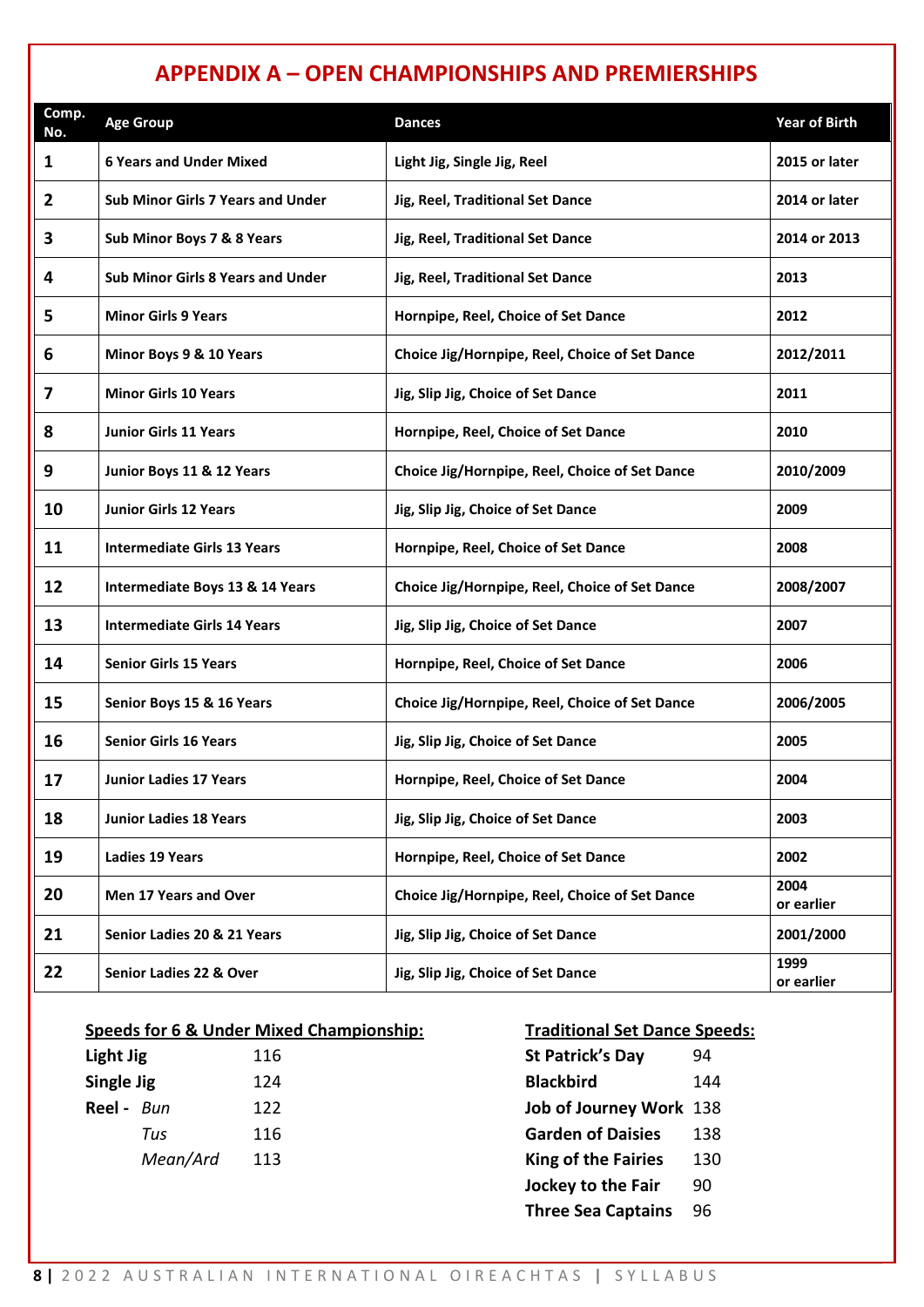Except for in the case of Traditional Set Dance competitions for non-recalled dancers, Traditional Sets may only be performed in Competitions 2, 3 and 4.

# **APPENDIX B – PRÍOMH COMÓRTAISÍ (Premier Championships)**

| Comp.<br>No. | <b>Age Group</b>                                                             | <b>Dances</b>                                                                           | <b>Year of Birth</b> |  |
|--------------|------------------------------------------------------------------------------|-----------------------------------------------------------------------------------------|----------------------|--|
| 23           | <b>BUN 6 Years &amp; Under Mixed</b>                                         | Reel (122) and Light Jig (116)                                                          | 2015                 |  |
| 24           | <b>BUN 7 Years Mixed</b>                                                     | Reel (122) and Light Jig (116)                                                          | 2014                 |  |
| 25           | <b>BUN 8 Years Mixed</b>                                                     | Reel (122) and Light Jig (116)                                                          | 2013                 |  |
| 26           | <b>BUN 9 Years Mixed</b>                                                     | Reel (122) and Light Jig (116)                                                          | 2012                 |  |
| 27           | <b>BUN 10 Years Mixed</b>                                                    | Reel (122) and Light Jig (116)                                                          | 2011                 |  |
| 28           | <b>BUN 11 Years &amp; Over Mixed</b>                                         | Reel (122) and Light Jig (116)                                                          | 2010 or earlier      |  |
|              |                                                                              |                                                                                         |                      |  |
| 29           | <b>TUS 8 Years &amp; Under</b>                                               | Reel (116) & Heavy Jig (92 or 82) (32 Bars)                                             | 2013                 |  |
| 30           | <b>TUS 9 Years Mixed</b>                                                     | Reel (116) & Heavy Jig (92 or 82) (32 Bars)                                             | 2012                 |  |
| 31           | <b>TUS 10 Years Mixed</b>                                                    | Reel (116) & Heavy Jig (92 or 82) (32 Bars)                                             | 2011                 |  |
| 32           | <b>TUS 11 Years Mixed</b>                                                    | Reel (116) & Heavy Jig (92 or 82) (32 Bars)                                             | 2010                 |  |
| 33           | <b>TUS 12 Years &amp; Over Mixed</b>                                         | Reel (116) & Heavy Jig (92 or 82) (32 Bars)                                             | 2009 or earlier      |  |
|              |                                                                              |                                                                                         |                      |  |
| 34           | <b>MEAN 8 Years &amp; Under</b>                                              | Heavy & light dances, as per Open Championship<br><b>Syllabus (Heavy Round 32 Bars)</b> | 2013                 |  |
| 35           | <b>MEAN 9 Years Mixed</b>                                                    | Heavy & light dances, as per Open Championship<br><b>Syllabus (Heavy Round 32 Bars)</b> | 2012                 |  |
| 36           | <b>MEAN 10 Years Mixed</b>                                                   | Heavy & light dances, as per Open Championship<br><b>Syllabus (Heavy Round 32 Bars)</b> | 2011                 |  |
| 37           | <b>MEAN 11 Years Mixed</b>                                                   | Heavy & light dances, as per Open Championship<br><b>Syllabus (Heavy Round 32 Bars)</b> | 2010                 |  |
| 38           | <b>MEAN 12 Years Mixed</b>                                                   | Heavy & light dances, as per Open Championship<br><b>Syllabus (Heavy Round 32 Bars)</b> | 2009                 |  |
| 39           | <b>MEAN 13 Years &amp; over Mixed</b>                                        | Own choice light/heavy dance<br>(Heavy Round 32 Bars)                                   | 2008 or earlier      |  |
|              |                                                                              |                                                                                         |                      |  |
| 40           | <b>ADULT A</b>                                                               | Reel (116), Light Jig (116)                                                             | 2004 or earlier      |  |
| 41           | <b>ADULT B</b>                                                               | Reel (113), Choice Traditional Set Dance                                                | 2004 or earlier      |  |
|              | <b>Bun Speeds and number of bars</b><br><b>Tus Speeds and number of bars</b> |                                                                                         |                      |  |

| number of bars | Tus Speeds and number of bars |  |
|----------------|-------------------------------|--|
|                |                               |  |

Reel 122/ **48 Bars** Light Jig 116/ **48 Bars**

Reel 116/ **48 Bars** Treble Jig 92 or 82/ **32 Bars – SPEED TO BE SPECIFIED ON ENTRY**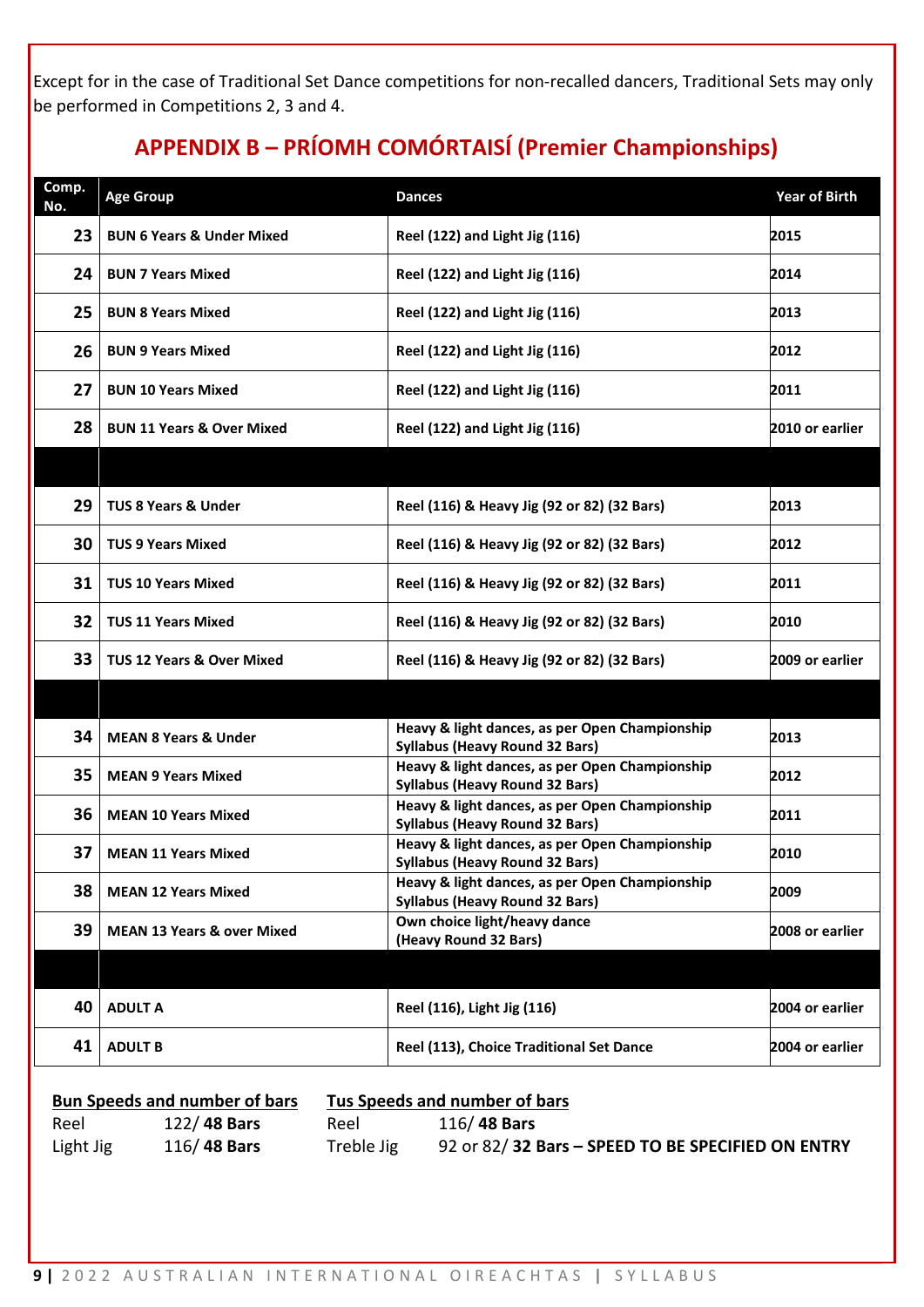# **APPENDIX C – SET DANCE LIST**

Only set dances included in the following list may be performed at the 2022 Australian International Oireachtas. Minimum metronomic speeds as outlined below must be adhered to.

 $\overline{a}$ 

| <b>Time Signature</b> | <b>Dance</b>                        | <b>Minimum Speed</b> |
|-----------------------|-------------------------------------|----------------------|
| 2/4 Time              | The Lodge Road                      | 76                   |
|                       | Rodney's Glory                      | 76                   |
|                       | The Blackbird                       | 76                   |
|                       | <b>Planxty Davis</b>                | 76                   |
|                       | King of the Fairies                 | 76                   |
|                       | The Downfall of Paris               | 76                   |
|                       |                                     |                      |
| 4/4 Time              | Ace and Deuce of Pipering           | 76                   |
|                       | Youghal Harbour                     | 76                   |
|                       | <b>Bonaparte's Retreat</b>          | 76                   |
|                       | The Hunt                            | 76                   |
|                       | <b>Garden of Daisies</b>            | 76                   |
|                       | Job of Journeywork                  | 76                   |
|                       | Madame Bonaparte                    | 76                   |
|                       | The Piper thro' the Meadow Straying | 76                   |
|                       | Kilkenny Races                      | 76                   |
|                       | The Rambling Rake                   | 76                   |
|                       | The White Blanket                   | 76                   |
|                       | <b>Blue Eyed Rascal</b>             | 76                   |
|                       | The Roving Pedlar                   | 76                   |
|                       | The Four Masters                    | 76                   |
| 6/8 Time              | The Three Sea Captains              | 66                   |
|                       | The Hurling Boys                    | 66                   |
|                       | Rub the Bag                         | 66                   |
|                       | Hurry the Jug                       | 66                   |
|                       | The Drunken Gauger / The Funny      | 66                   |
|                       | The Blackthorn Stick                | 66                   |
|                       | St Patrick's Day                    | 66                   |
|                       | Jockey to the Fair                  | 66                   |
|                       | <b>Planxty Drury</b>                | 66                   |
|                       | <b>Humours of Bandon</b>            | 66                   |
|                       | The Orange Rogue                    | 66                   |
|                       | Miss Brown's Fancy                  | 66                   |
|                       | Planxty Hugh O'Donnell              | 66                   |
|                       | The Storyteller                     | 66                   |
|                       | The Spring of Shillelagh            | 66                   |
|                       | The Fiddler Around the Fairy Tree   | 66                   |
|                       | The Wandering Musician              | 66                   |
|                       | The Vanishing Lake                  | 66                   |
|                       | The Charlady                        | 66                   |
| $6/8 + 9/8$ Time      | Is the Big Man Within?              | 66                   |